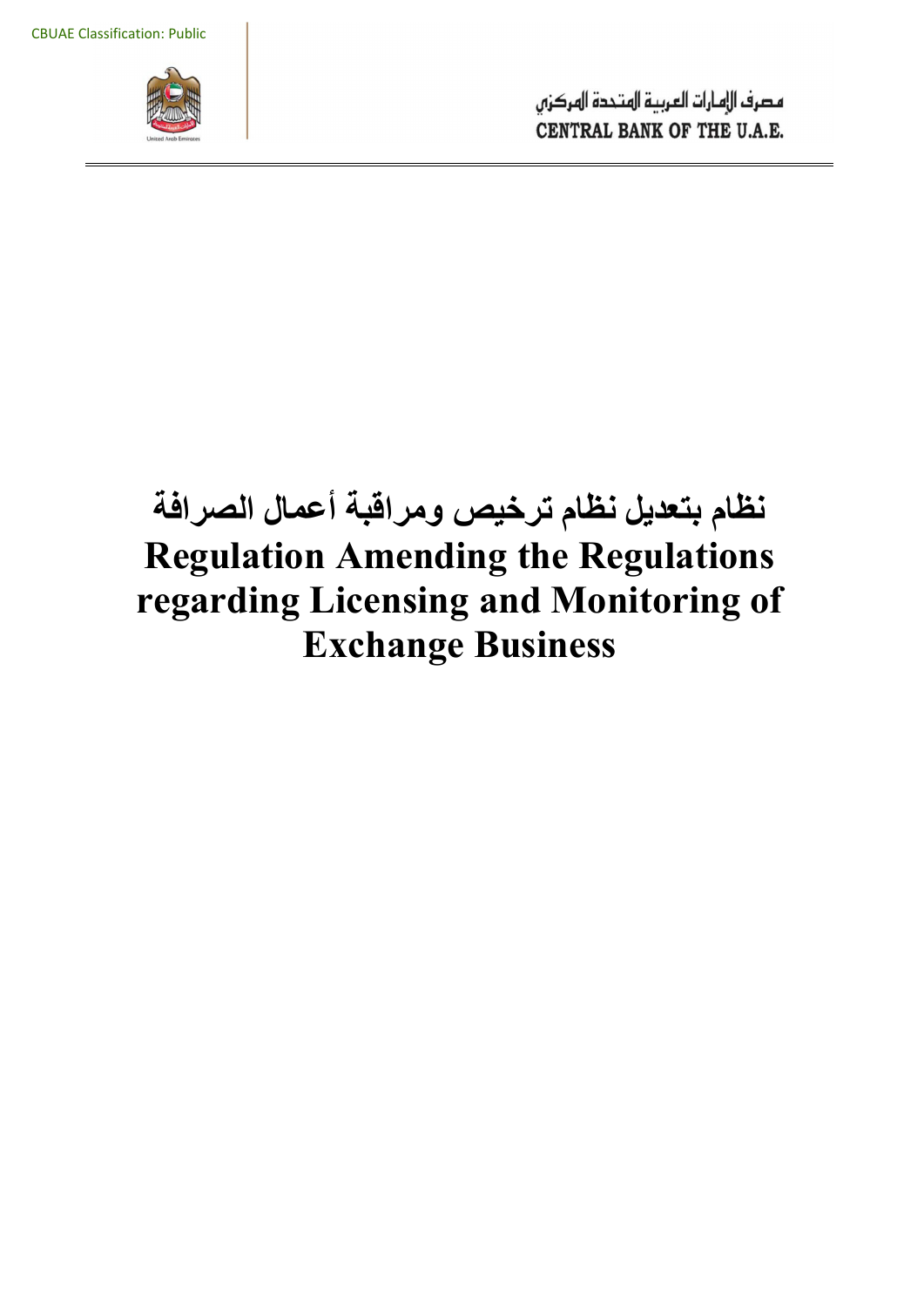| المحتو يـــــات<br><b>CONTENTS</b> |                                                                                               |                         |                                                                          |               |  |  |
|------------------------------------|-----------------------------------------------------------------------------------------------|-------------------------|--------------------------------------------------------------------------|---------------|--|--|
| <b>Subject</b>                     |                                                                                               | الصفحة<br>Page          | الموضوع                                                                  |               |  |  |
| <b>Introduction</b>                |                                                                                               | $\overline{3}$          | مقدمسة                                                                   |               |  |  |
| <b>Scope</b>                       |                                                                                               | $\overline{3}$          | النطاق                                                                   |               |  |  |
| Objective                          |                                                                                               | $\overline{3}$          | الهدف                                                                    |               |  |  |
| Article (1)                        | <b>Definitions</b>                                                                            | $\mathbf{3}$            | تعريفات                                                                  | المادة (1)    |  |  |
| Article (2)                        | <b>Amendment to the Exchange</b><br><b>Business Regulation</b>                                | $\overline{\mathbf{4}}$ | تعديل على نظام أعمال الصرافة                                             | المادة (2)    |  |  |
| Article (3)                        | <b>Obligation to notify the Central</b><br><b>Bank of breach of regulatory</b><br>obligations | $\overline{\mathbf{4}}$ | الالتزام بإخطار المصــــرف المركزي<br>عند الإخلال بالالتز امات التنظيمية | الْعَادَة (3) |  |  |
| Article (4)                        | <b>Enforcement &amp; Sanctions</b>                                                            | $\overline{\mathbf{4}}$ | الإنفاذ والجزاءات                                                        | المادة (4)    |  |  |
| Article (5)                        | <b>Interpretation of Regulation</b>                                                           | 5                       | تفسير النظام                                                             | المادة (5)    |  |  |
| Article (6)                        | <b>Cancellation of Previous Article</b><br>and Amendments                                     | 5                       | إلغاء المادة السابقة والتعديلات                                          | $(6)$ المادة  |  |  |
| Article (7)                        | <b>Publication &amp; Effective Date</b>                                                       | 5                       | النشر وتاريخ النفاذ                                                      | المادة (7)    |  |  |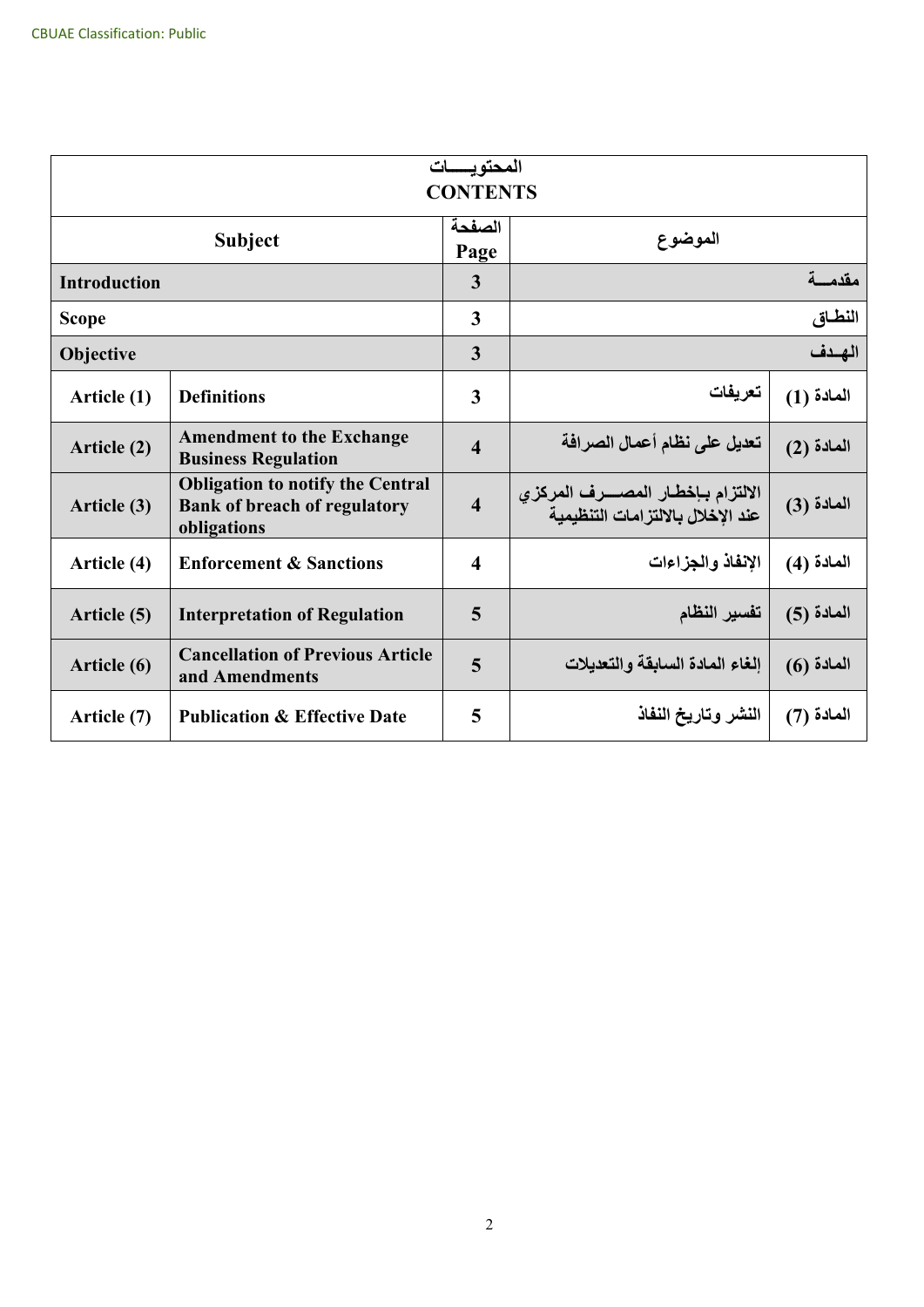| Circular No.   | : 19/2021                                                                                                            | 2021/19                                           | إشعار رقم : |
|----------------|----------------------------------------------------------------------------------------------------------------------|---------------------------------------------------|-------------|
| Date           | : 05/12/2021                                                                                                         | 2021/12/05                                        | لتاريخ :    |
| T <sub>0</sub> | : All Exchange Businesses                                                                                            | كافة الصر افات                                    | لى :        |
| <b>Subject</b> | : Amendment to the<br><b>Regulations regarding</b><br><b>Licensing and Monitoring of</b><br><b>Exchange Business</b> | تعديلات على نظام ترخيص و مراقبة أعمال<br>الصر افة | لموضوع:     |

## **المقدمة Introduction**

Through this Regulation, the Central Bank is amending Article 3(c) of the Exchange Business Regulation. This amendment also replaces the previous amendment to Article 3(c), contained in Article 1 of Central Bank Board of Director's Resolution 61/6/2016.

## **النطاق Scope**

This Regulation applies to all Licensed Persons to which the Exchange Business Regulation applies.

## **الهدف Objective**

The objective of this Regulation is to amend Article 3(c) of the Exchange Business Regulation in order to enhance the regulatory and supervisory framework for Exchange Business in the United Arab Emirates.

#### **المادة (1) : تعريفات Definitions :)1 (Article**

- United Arab Emirates. 1.1
- **Exchange Business:** as defined in the Exchange Business Regulation. 1.2
- **Licensed Person**: any natural or judicial person authorised to conduct Exchange Business under the Exchange Business Regulation. 1.3
- **Exchange Business Regulation**: the Central Bank Regulation titled 'Regulations re Licensing and Monitoring of Exchange Business' issued by Central Bank Notice No. 1/2014 on 6 January 2014 and amendments thereof 1.4

بمو جب هذا النظام، فإن المصــــــرف المركزي يدخل تعديلات على المادة 3 (ج) من نظام أعمال الصـــر افة، كما أن هذا التعديل يحل محل التعديل الســــابق للمادة 3 (ج)، الوارد في المѧادة 1 من قرار مجلس الإدارة رقم .2016/6/61

ينطبق هذا النظام على كافة الأشـــخاص المرخصــــين الذين يسري عليهم نظام أعمال الصرافة.

الهدف من هذا النظام هو تعديل المادة 3 (ج) من نظام أعمال الصسـرافة بما يعزز الإطار التنظيمي والرقابي على أعمـال الصــــر افـة في دولـة الإمـار ات العربيــة المتحدة.

- 1.1 **المصــــــرف المركزي:** مصــــــرف الإمارات العربية Central Bank: The Central Bank of the المتحدة المركزي .
	- 2.1 **أعمال الصѧѧѧѧѧѧرافة:** كما تم تعريفها في نظام أعمال الصرافة.
	- 3.1 **الشخص المرخص:** أي شخص طبيعي أو اعتباري مر خص له بمز اولة أعمال الصسر افة بموجب نظام اعمال الصرافة.
	- 4.1 **نظام أعمال الصير افة:** نظام المصيير ف المركزي الذي يحمل عنوان " نظام ترخيص و مراقبة اعمال الصرافة" الصادر بإشعار المصرف المركزي رقم 2014/1 بتاريخ 6 يناير 2014 وتعديلاته .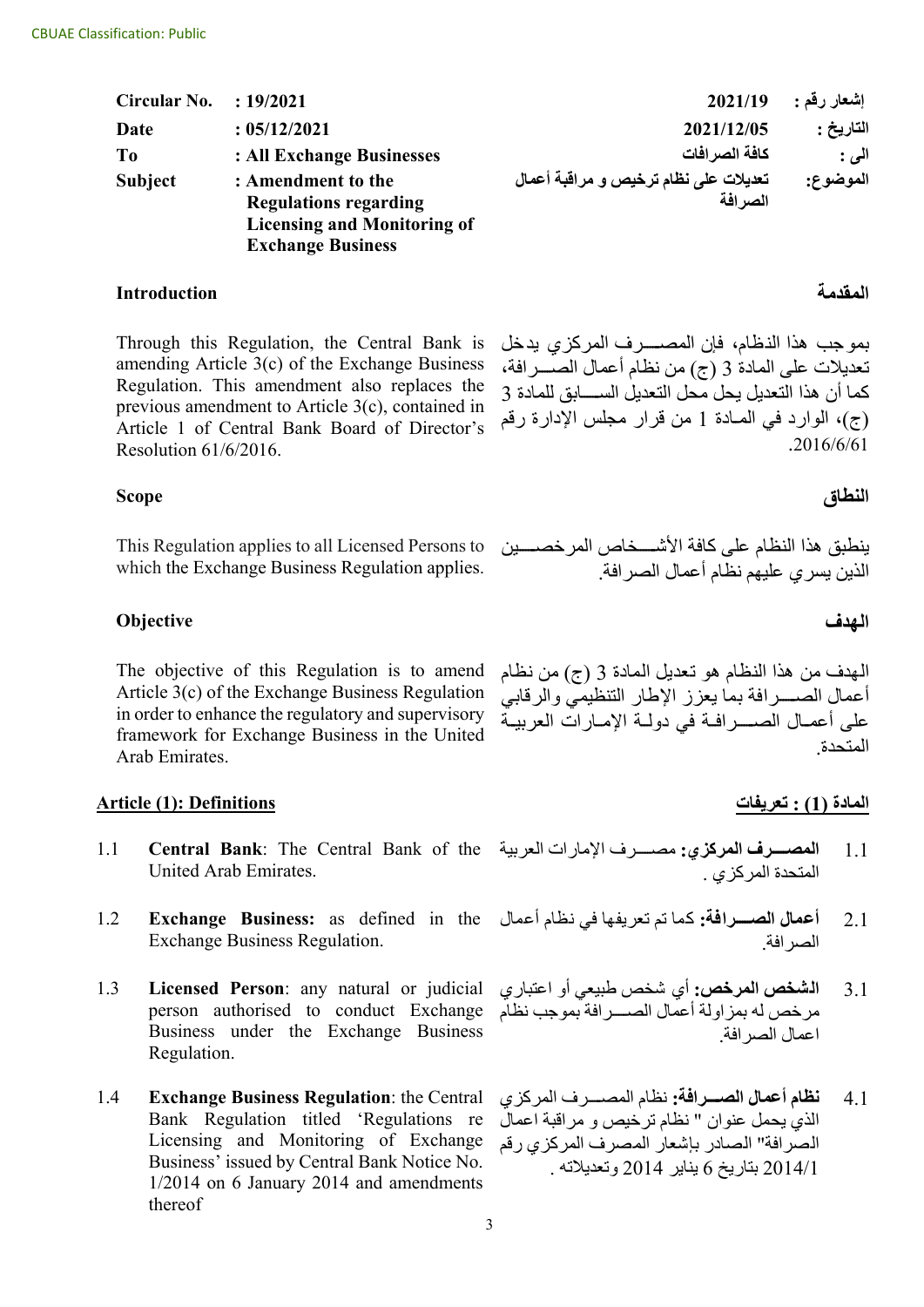### **المادة (2) : تعديل على نظام أعمال الصرافة Exchange the to Amendment :)2 (Article Business Regulation**

Article 3(c) of the Exchange Business Regulation is hereby deleted and replaced with the following text: 2.1

> "1. An undertaking to provide, in case the application is approved, and prior to issuing a license, an unconditional and irrevocable bank guarantee drawn in favour of the Central Bank, issued by a Bank licensed by the Central Bank or an unconditional and irrevocable deposit of unencumbered cash funds held in an account at the Central Bank in lieu thereof. The value at any point of time of either of the above, shall not be less than the higher of either:

a) one hundred (100) percent of the minimum Paid Up Capital required as specified in Article (4.2)(a) of these Regulations; or

b) five (5) percent of the full amount equal to the average monthly remittance value of the previous financial year.

2. In the case of carrying on payment of wages activity, the value of payments using WPS shall be restricted to the bank guarantee drawn in favour of the Central Bank according to the Standards for the Regulations Regarding Licensing and Monitoring of Exchange Business.".

### **Article (3): Obligation to notify the Central Bank of breach of regulatory obligations**

Any Licensed Person, which breaches or is likely to breach any regulatory obligation in this Regulation must immediately notify the Central Bank in writing. 3.1

### **المادة (4) : الإنفاذ والجزاءات Sanctions & Enforcement :)4 (Article**

and any accompanying Standards may be subject to supervisory action and sanctions as deemed appropriate by the Central Bank. 4.1

1.2 بموجب هذا النظام فإنه يتم إلغاء واستبدال المادة 3 (ج) من نظام أعمال الصرافة بالنص التالي:

" 1. تعهد بأن يقدم في حالـة قبول الطلب، وقبل إ صدار الرخ صة، ضمان بنكي غير م شروط وغير قابل للاستر داد محر ر لصبالح المصبر ف المركزي، صسادر عن طريق بنك مرخص من قبل المصدر ف المركزي أو بدلاً من ذلك وديعـة غير مشـــــروطـة وغير قابلة للاسترداد من أموال نقدية غير مرهونة موجودة في حساب لدى المصرف المركزي. ويجب ألا تقل قيمة أياًمن المذكور أعلاه في أي وقت عن الحد الأعلى لأي من:

ا) ما نســـبته مائة بالمائة (100) من الحد الأدنى المطلوب لرأس المـال المـدفوع كمـا هو محـدد في المادة (2.4) (أ) من هذا النظام؛ أو

ب) ما نسـبته خمســة بالمائة (5) من المبلغ الكامل المساوي لقيمة المتوسط من التحويل الشهري للسنة المالية السابقة.

2. في حال القيام بنشســاط دفع الأجور ، تكون قيمة الممدفوعات عن طريق نظام دفع الأجور مقيدة بضهان بنكي محرر لصسالح المصبر ف المركزي وفقياً لمعيابير نظهم ترخيص ومراقبية أعميال الصرافة. ".

### **المادة (3): الالتزام بإبلاغ المصѧѧرف المركزي عند الإخلال بالالتزامات التنظيمية**

1.3 يجب على أي شخص مرخص يخل أو من المحتمل أن يخـل بـأي التزام تنظيمي وارد في هـذا النظـام إبلاغ المصر ف المركزي بذلك كتابةً و على الفور .

1.4 تؤدي مخــالفــة أي حكم من هــذا النظــام وأي من Violation of any provision of this Regulation المعايير المصـــاحبة له إلى الخضــوع إلى إجراءات وعقوبات ر قابية وذلك حســـبما يراه المصــــرف المركزي ملائما.